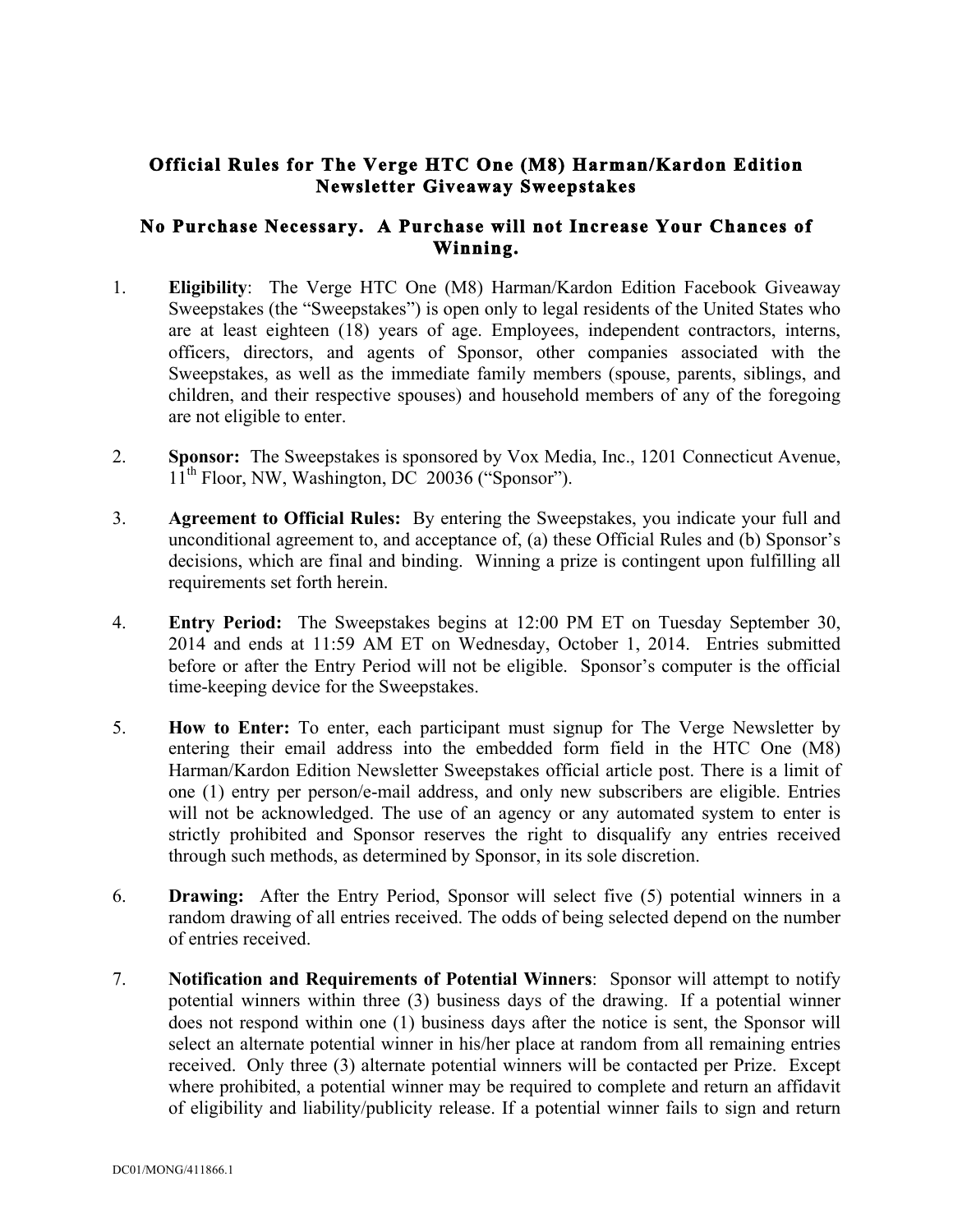these documents within the required time period, an alternate potential winner may be selected in his/her place in a random drawing of all remaining entries received. Only three (3) alternate potential winners may be contacted.

- 8. **Prize(s):** Each winner will receive one (1) Sprint HTC One (M8) Harman/Kardon Edition (ARV \$679.99 USD). A winner is responsible for paying any applicable income taxes and any and all other costs and expenses not listed above. Any prize details not specified above will be determined by Sponsor in its sole discretion. A prize may not be transferred and must be accepted as awarded. You may not request cash or a substitute prize; however, Sponsor reserves the right to substitute a prize with another prize of equal or greater value if the prize is not available for any reason, as determined by Sponsor in its sole discretion.
- 9. **General Conditions:** In the event that the operation, security, or administration of the Sweepstakes is impaired in any way for any reason, including, but not limited to fraud, virus, or other technical problem, Sponsor may, in its sole discretion, either: (a) suspend the Sweepstakes to address the impairment and then resume the Sweepstakes in a manner that best conforms to the spirit of these Official Rules; or (b) award the prize(s) at random from among the eligible entries received up to the time of the impairment. Sponsor reserves the right in its sole discretion to disqualify any individual it finds to be tampering with the entry process or the operation of the Sweepstakes or to be acting in violation of these Official Rules or in an unsportsmanlike or disruptive manner. Any attempt by any person to undermine the legitimate operation of the Sweepstakes may be a violation of criminal and civil law, and, should such an attempt be made, Sponsor reserves the right to seek damages from any such person to the fullest extent permitted by law. Failure by Sponsor to enforce any term of these Official Rules shall not constitute a waiver of that provision. Proof of sending any communication to Sponsor by mail shall not be deemed proof of receipt of that communication by Sponsor. In the event of a dispute as to any online entry, the authorized account holder of the e-mail address used to enter will be deemed to be the participant. The "authorized account holder" is the natural person who is assigned to an email address by an Internet access provider, online service provider, or other organization responsible for assigning email addresses for the domain associated with the submitted e-mail address. The Sweepstakes is subject to federal, state, and local laws and regulations and is void where prohibited.
- 10. **Release and Limitations of Liability:** By participating in the Sweepstakes, you agree to release and hold harmless Sponsor, its parent, subsidiaries, affiliates, and each of their respective officers, directors, employees, and agents (the "Released Parties") from and against any claim or cause of action arising out of participation in the Sweepstakes or receipt or use of any prize, including, but not limited to: (a) unauthorized human intervention in the Sweepstakes; (b) technical errors related to computers, servers, providers, or telephone, or network lines; (c) printing errors; (d) lost, late, postage-due, misdirected, or undeliverable mail; (e) errors in the administration of the Sweepstakes or the processing of entries; or (f) injury or damage to persons or property which may be caused, directly or indirectly, in whole or in part, from entrant's participation in the Sweepstakes or receipt or use of any prize. You further agree that in any cause of action, the Released Parties' liability will be limited to the cost of entering and participating in